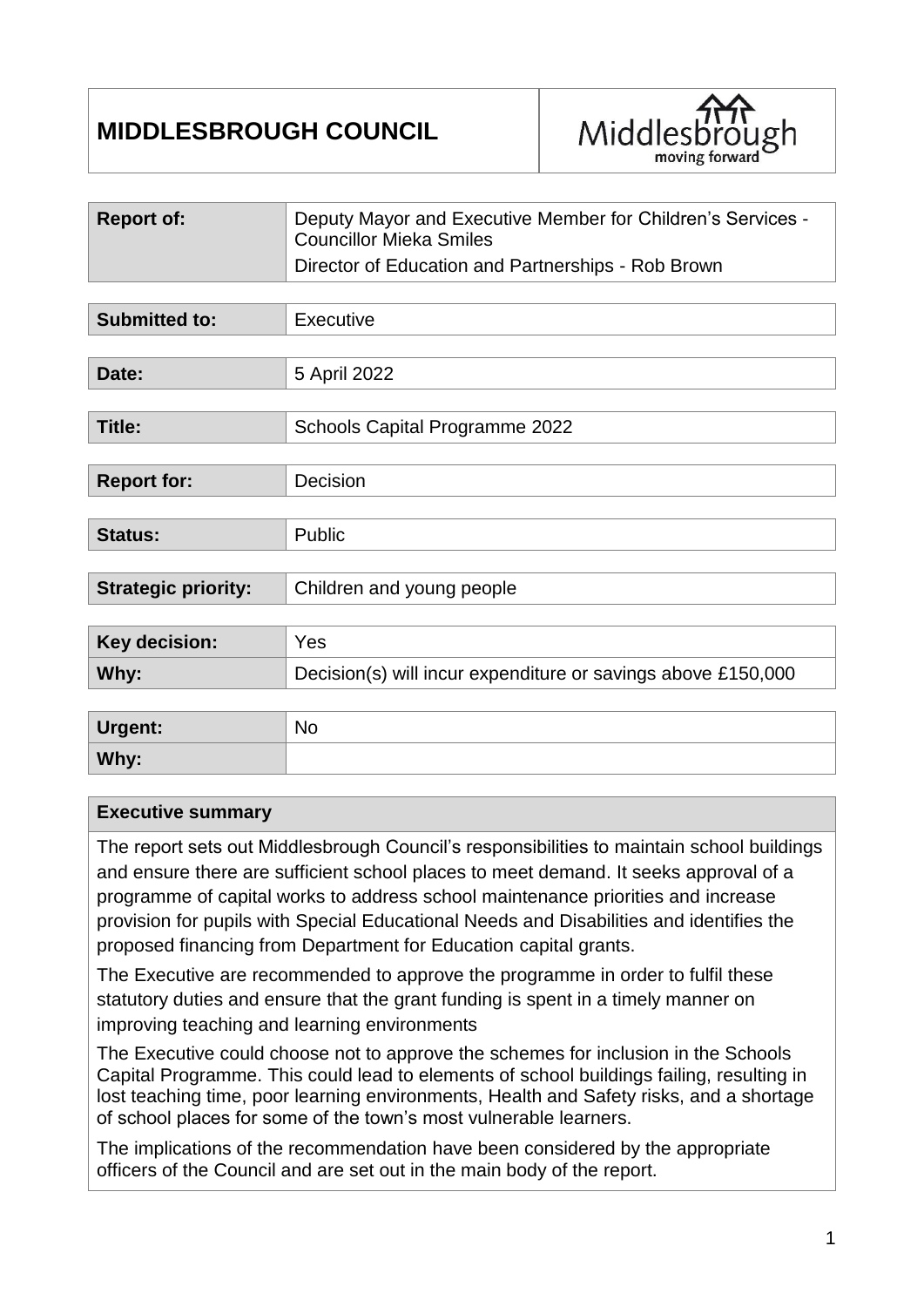# **Purpose**

1. To seek approval of schemes to be added to the schools capital programme for delivery to commence in the academic years 2021/22 and 2022/23.

## **Background and relevant information**

- 2. Middlesbrough Council shares responsibility with governing bodies for the maintenance of 12 community and foundation school buildings across the town:
	- a. Responsibility for general maintenance, repairs and minor capital works is devolved to schools;
	- b. The Council is responsible for major capital schemes such as the replacement of substantial parts of buildings, the provision of new buildings and other highvalue, strategic schemes that would be unaffordable by schools on their own.
- 3. The Council is also responsible for ensuring there are sufficient school places across the town to be able to meet demand. Investment can be in both locally maintained schools and Academies.
- 4. The schools capital programme, maintained and delivered by the Assets Team within Corporate Property, sets out all of the centrally funded school capital works being undertaken to discharge these duties. It is a multi-year, rolling programme of capital improvements to school buildings.
- 5. Schemes are selected to address maintenance, sufficiency and other strategic priorities. Schemes are prioritised to address those elements of schools with the most urgent need or to secure value for money as part of a larger programme of work.
- 6. Appendix 1 sets out new schemes proposed to be added to the programme for delivery during the 2021/22 and 2022/23 academic years and beyond. It includes schemes aimed at improving the condition of schools - roof works, improvements to heating systems, and drainage works.

# **Strategic Schemes - Special Educational Needs Provision**

- 7. Middlesbrough is experiencing sustained pressure on places in specialist settings for pupils with Special Educational Needs and Disabilities (SEND). With insufficient places to accommodate pupils locally, many pupils are educated in expensive independent settings outside of the town.
- 8. The increase in demand for places in specialist settings is forecast to continue. More recently the COVID-19 pandemic has increased the number of referrals for Education Health and Care Assessments increasing pressure further. A series of investments in providing suitable school places for children with a range of specialist needs is required in the medium to long term.
- 9. It is proposed to allocate £6.2m from Basic Need capital to provide 70 new places for Pupils with Severe Learning Difficulties (SLD). This amount is an estimate based on national benchmarks of providing SEND places and will change as the scheme develops and the building requirement becomes clearer.
- 10.The preferred option is to extend the accommodation at Discovery Special Academy, a primary special school catering for pupils with the same need. This would allow the school to extend their offer to secondary age pupils.
- 11.The school currently operates from temporary accommodation at Brambles Primary Academy and is due to relocate to its permanent location on Sandy Flatts Lane in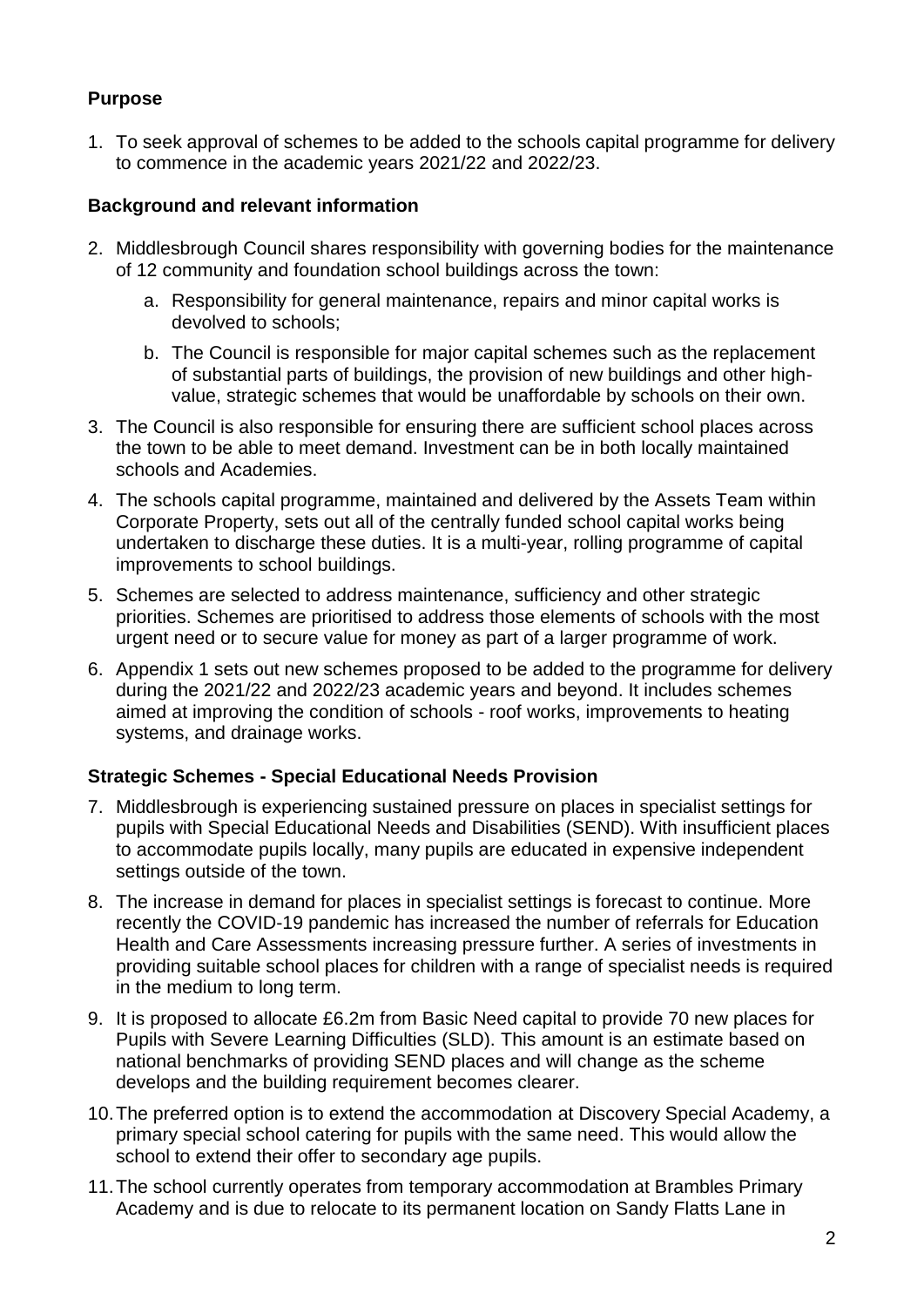September 2022. In the short to medium term it is proposed to utilise the temporary accommodation at Brambles Primary Academy, to allow Discovery Special Academy to admit pupils in the secondary age-range from September 2022.

- 12.Additional accommodation will be provided on the Sandy Flatts Lane site linking to the new facility and providing a long-term solution to meeting increasing demand.
- 13.Providing these places will ensure that pupils can continue to receive an education appropriate to their needs in a local school. Avoiding the need to place pupils in expensive places out of the area, and avoid an escalation of costs in paying for these places in expensive independent settings with associated transport costs. Estimated revenue savings from the high needs revenue budget are £4m over the first five years of operation.
- 14.The school's academy trust, Tees Valley Education (TVED), has already had approval from the Regional Schools Commissioner (RSC) to increase its age-range to include secondary pupils.
- 15.It is proposed to finance the scheme through Basic Need capital in the first instance. This will require revisiting when the DfE announce further High Needs Provision Capital Allocations (HNPCA) for 2022/23 and 2023/24. HNPCA is a more appropriate source of funding for the scheme, the use of which will allow the Basic Need grant to be spent on other priorities.
- 16.This scheme is at an early stage of development with an estimated completion date of September 2025.
- 17.In addition to the schemes at Appendix 1, a number of previously approved schemes, with residual works outstanding, will be completed. Emergency works will also be undertaken if/when they occur and other schemes of moderate value where they are time sensitive e.g. preventative schemes to avoid higher costs later on, or schemes that address Health and Safety concerns and ensure compliance.
- 18.A change is also proposed to a scheme to fund the relocation of the Cleveland Unit Child Development Centre approved in 2021. The Unit relocated to the Hemlington Initiative Centre having been required to vacate its long-standing accommodation at James Cook University Hospital to free up space during the pandemic. At that point, alternative plans for the use of the Hemlington Initiative Centre meant that this could only be a temporary arrangement. £150k was agreed to refurbish accommodation at Stainsby Nursery to provide a permanent location.
- 19.Shortly following Executive approval of the 2021 programme, the Hemlington Initiative Centre became available as a long term prospect for the Cleveland Unit and is now being used as a hub to deliver services to children with SEND. It is therefore proposed that this money is used to make adaptations to the Centre to improve access, provide boundary fences to increase site security, and establish an outdoor space suitable for use by young children in order to establish this as the permanent location for the Unit. A mobile classroom will also be installed to provide accommodation for all age ranges for use by the Hub. There is no uplift in the funding required.
- 20.The capital programme covers schools widely distributed across the town. There are no specific ward implications. Ward members will be consulted on individual building schemes where appropriate as part of the normal process of securing planning permission.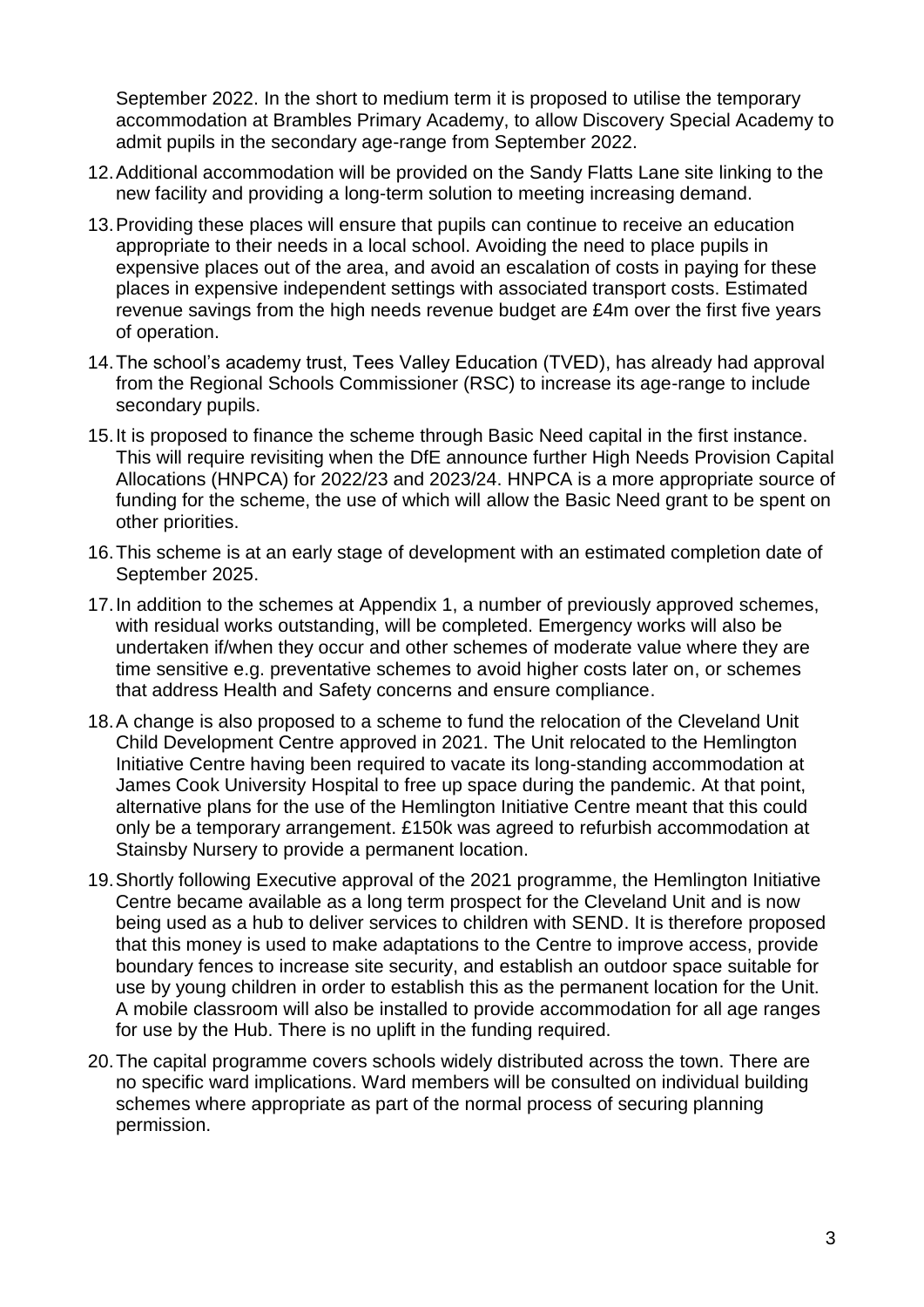#### **What decision(s) are being recommended?**

21.That the Executive approves the new schemes included in Appendix 1 and discussed in the report be added to the schools capital programme for delivery to commence in the 2021/22 and 2022/23 academic years.

## **Rationale for the recommended decision(s)**

- 22.To ensure that that the grant funding available is spent in a timely manner on improving teaching and learning environments and outcomes for young people.
- 23.To deliver the Council's statutory obligation to ensure there are sufficient school places to meet demand, in particular for children and young people with Special Educational Needs, and to meet suitability and condition requirements.
- 24.There is no obligation for the Council to consult over these schemes. Schools named in the programme have been engaged on a tentative basis to ensure that, where a school contribution to the cost of schemes is required, this can be agreed.
- 25.The Schools Capital Programme has not been examined by the Overview and Scrutiny Board or by a Scrutiny Panel.

## **Other potential decision(s) and why these have not been recommended**

- 26.The Executive could choose not to approve the schemes for inclusion in the Schools Capital Programme. In the short term this could lead to elements of the buildings identified failing, resulting in lost teaching and learning time, inappropriate learning environments, Health and Safety risks, and a shortage of school places for some of the town's most vulnerable learners.
- 27.In the longer-term, such an approach would lead to the gradual decline of the condition of the schools, children being out of school unnecessarily and escalating costs for both the schools and the Council.

# **Impact(s) of the recommended decision(s)**

#### *Legal*

- 28.The decision would assist the Council in meeting its statutory duty, under Section 14 of the Education Act 1996, to ensure there are sufficient school places to meet demand.
- 29.The decision would assist the Council in meeting its statutory duty under Section 22 of the School Standards and Framework Act 1998 as amended by the Education Act 2002 and the Education and Inspections Act 2006 to maintain schools in its area.

# *Strategic priorities and risks*

- 30.The recommended decision will ensure that all pupils can access an appropriate school place and provide a safe and welcoming environment in which they can learn and achieve, improving outcomes for children and young people.
- 31.The relevant risks this decision would influence are below, alongside an explanation about why they are relevant and how each risk is affected.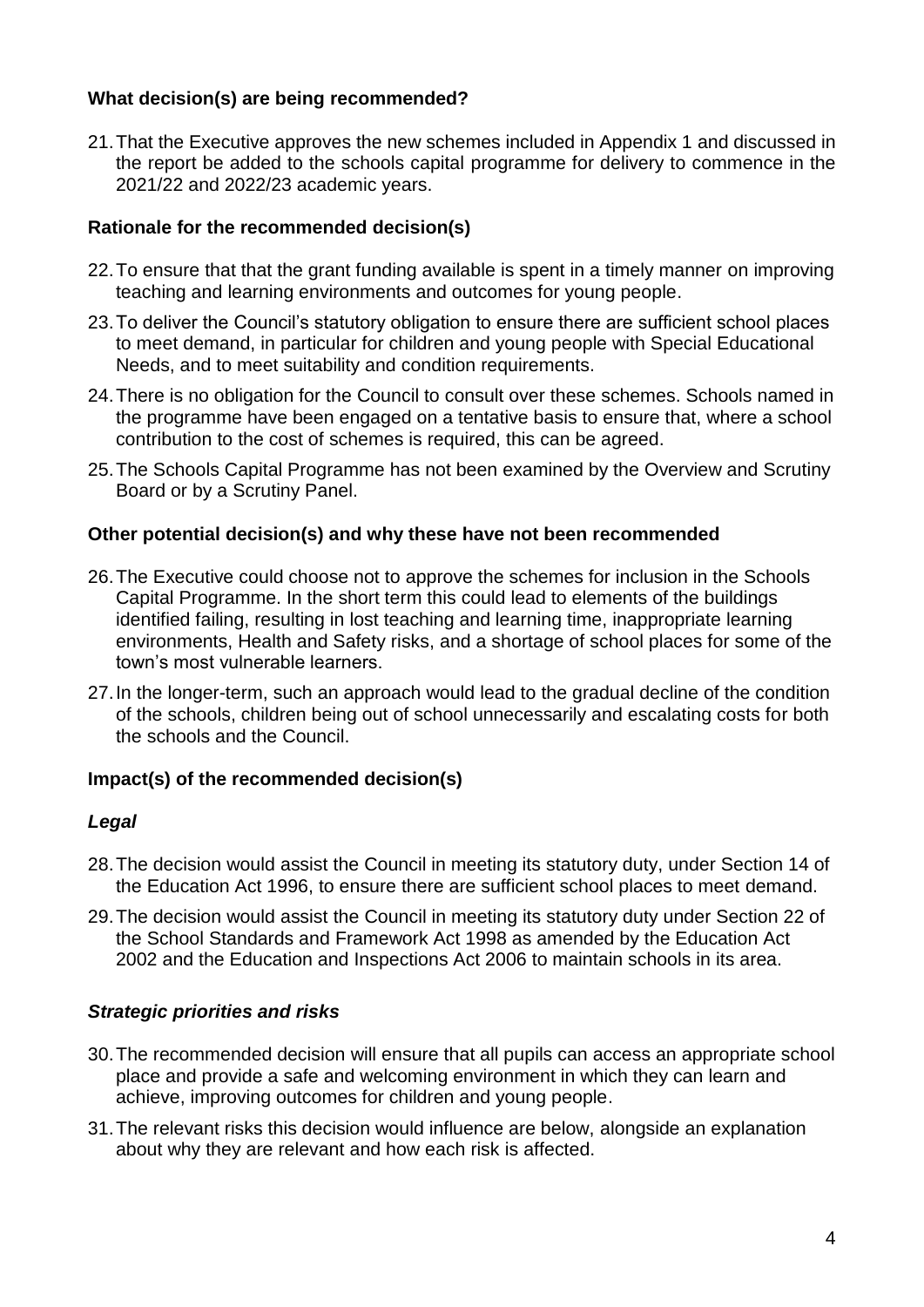| <b>Register</b><br><b>No</b> | <b>Description of risk</b>                                                                                                                                                                                                                                                                                                                                                                              | <b>Explanation as to why they</b><br>are relevant and how it<br>would affect each risk                                                                                                                                    |
|------------------------------|---------------------------------------------------------------------------------------------------------------------------------------------------------------------------------------------------------------------------------------------------------------------------------------------------------------------------------------------------------------------------------------------------------|---------------------------------------------------------------------------------------------------------------------------------------------------------------------------------------------------------------------------|
| O4-012                       | If the department fails to meet statutory<br>responsibilities, due to lack of resources or staff<br>knowledge, then this will lead to reduced effectiveness<br>and increased costs.                                                                                                                                                                                                                     | The Schools Capital<br>Programme will ensure that the<br>Council complies with its<br>statutory duty to supply<br>sufficient school places to meet<br>demand.                                                             |
| $O4 - 026$                   | There may be insufficient year 7 school places available<br>to meet demand over the next 5 years which could<br>result in Middlesbrough children not being able to attend<br>school in the town, leading to a failure to fulfil our<br>statutory obligations, and placing a financial burden for<br>funding additional places. It could also damage our<br>reputation and lead to dissatisfied parents. | The proposed expansion of<br>places for secondary pupils<br>with SEND will have a positive<br>impact on mitigating this risk.                                                                                             |
| O4-010                       | The lack of sufficient services and placements locally to<br>meet the needs of children and young people with<br>SEND 0-25 will result in significant pressures on the<br>High Needs budget as the Council has to source<br>services from outside the area.                                                                                                                                             | Securing a permanent location<br>for the Cleveland Unit and the<br>establishment of new<br>secondary provision for pupils<br>with Severe Learning<br>Difficulties will have a positive<br>impact on mitigating this risk. |
| O7-026                       | If the Council fails to comply with the Health and<br>Safety at Work Act 1974, other legislation and good<br>practice, then avoidable deaths and accidents may<br>occur, resulting in charges under the Corporate<br>Manslaughter and Corporate Homicide Act 2007; and<br>HSE prosecutions with corresponding financial and<br>reputational loss.                                                       | The Schools Capital<br>Programme prioritises<br>schemes to ensure that the<br>schools are structurally sound,<br>ensuring the safety of pupils<br>and staff and having a positive<br>impact on the risk.                  |

# *Human Rights, Equality and Data Protection*

- 32.A Level 1 (Initial Screening) Impact Assessment (IA) accompanies this report at Appendix 2.
- 33.The impact assessment identified that the proposal would have a positive impact on the local community and would not represent a concern to equal rights, disability discrimination or the impingement of human rights.
- 34.The decision being sought aims to positively affect educational outcomes for young people aged 3-16 and particularly those with Special Educational Needs and Disabilities, improving their learning environment, access to educational services and removing the need for these children to travel to schools outside of the town to access appropriate education.

# *Financial*

#### **School Condition Allocation (SCA)**

35.Capital maintenance schemes are funded from the Council's annual Schools Condition Allocation (SCA). This is formulaic capital grant funding received from the Department for Education (DfE) to maintain the buildings of schools it has responsibility for.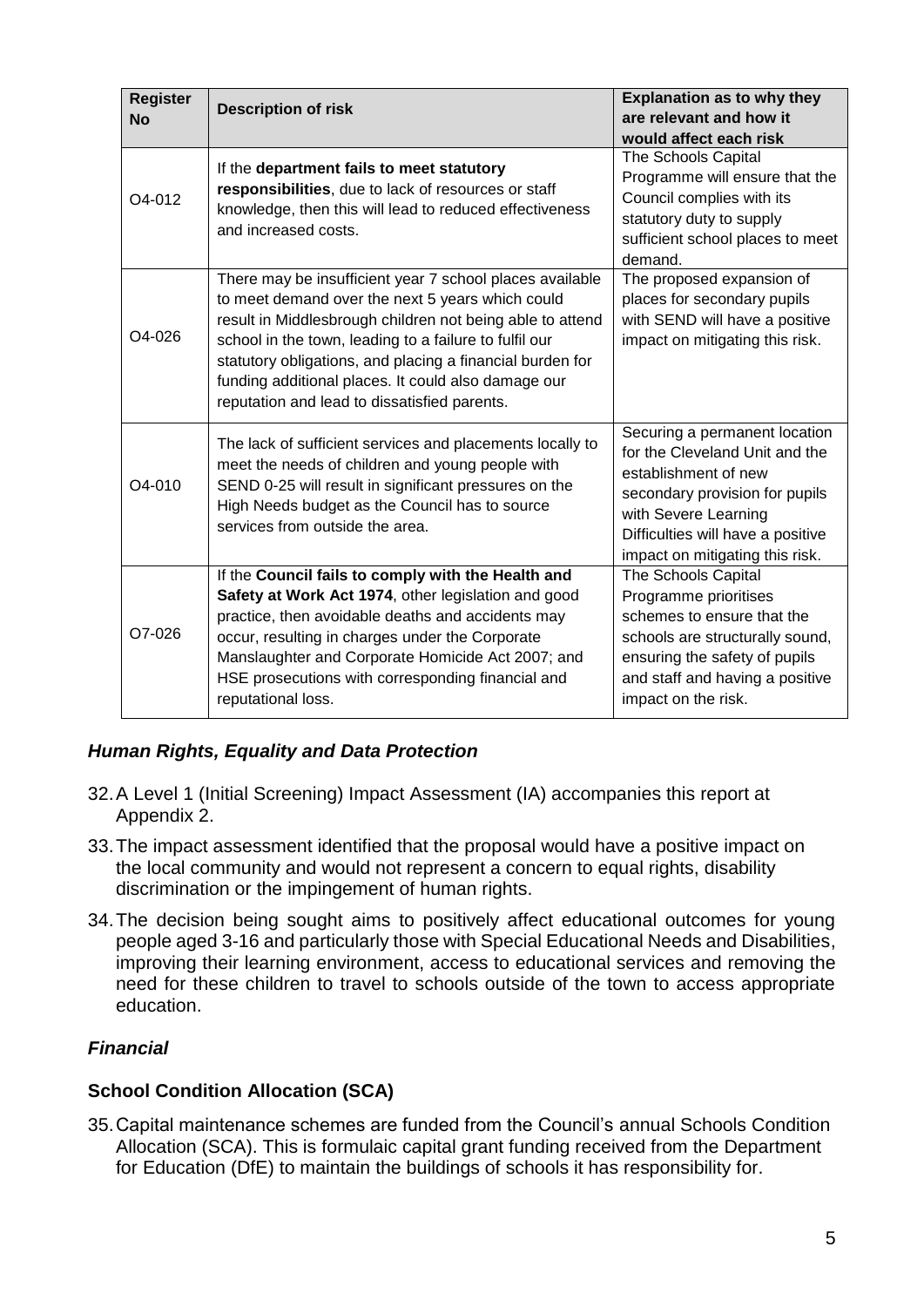- 36.New maintenance schemes with a total value of £691k have been identified to be added to the programme. Schools are required to contribute to capital maintenance schemes from Devolved Formula Capital or revenue budget shares, reducing the Council's commitment to £590k.
- 37.The DfE have not yet announced local authority SCA allocations for the 2022/23 financial year but, on the basis of the DfE's allocation formula, this is estimated to be in-line with the 2021/22 allocation and at least £600k. Without the 2022/23 allocation there are sufficient funds in the SCA block budget of £592k to cover the cost of the schemes. These schemes have already been added to the Capital Investment Strategy and budgetary approval granted.

## **SEND Sufficiency Scheme**

- 38.The SEND sufficiency scheme to provide new places for pupils with SLD is being funded from Basic Need capital allocations in the first instance. This is capital grant received from the Department for Education to provide new mainstream school places, allocated on the basis of demonstrated need. The grant is not ring-fence and can therefore be spent on providing special school places.
- 39.The Capital Investment Strategy will be adjusted at Quarter 4 to reflect the new commitment and approval sought from Council.
- 40.Together with the 2022/23 allocation which has been confirmed by the DfE there is £7,528k Basic Need capital. This is sufficient to fund the enlargement of Discovery Special Academy leaving a balance of £1,328k. No allocations beyond this have been announced but it is expected that, as allocations are based on demand, these are likely to be of low or zero value.
- 41.High Needs Provision Capital is provided by the DfE to deliver new places and improve existing provision for pupils with Special Educational Needs and Disabilities or who require alternative provision. The DfE are due to announce allocations for 2022/23 and 2023/24 shortly. Funding for the scheme will be revisited once Middlesbrough's allocations are known to ensure that it is funded from HNPCA wherever possible, thereby freeing up Basic Need funding to be spent on other priorities more in-line with its intended purpose.
- 42.The costs for all schemes identified in the appendix and main body of the report are indicative until such a time as full feasibility studies can be undertaken and are subject to change until schemes have returned from tender. The schemes in Appendix 1 will be treated as a programme of works, with savings in schemes being used to offset increased costs in others and the programme being managed within the overall funding envelope.
- 43.Where there is a significant deviation from the estimates in individual schemes these will be revisited and appropriate action taken, which could include reducing the scope of works, re-tendering, or postponing of the scheme. Where there is a significant effect on the cost of the programme, which would result in a key decision being required, this would be brought back to Executive for decision.